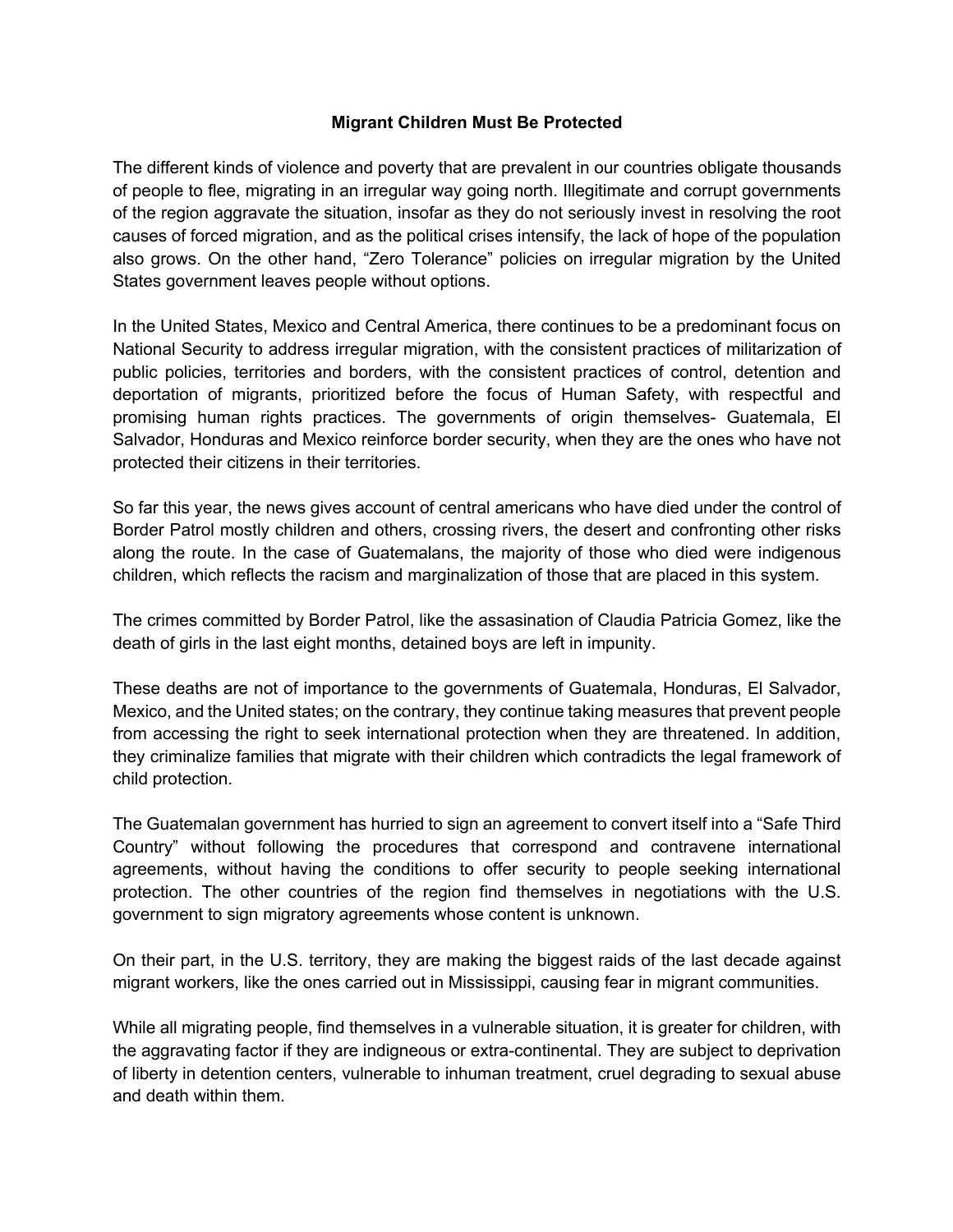This is why the organizations that subscribe to this pronouncement reaffirm the internationally accepted principles of:

-Prioritizing the best interest of children and their right to protection

- -The non-separation of families. Not separating families.
- -No detention of Children
- -Compliance with non-refoulement and international protection (Refuge and Asylum)
- -Compliance with due process to address each case and differential care
- -The right to Justice, so that crimes do not remain in impunity.

Therefore, we request that you act to:

-To void the agreements that the states have signed, violating human rights in a hidden way and behind the backs of the peoples. Particularly, that the "Safe Third Country" Agreement with the Guatemalan government be annulled. It is illegal, illegitimate, unfeasible, and contrary to human rights.

-That a budget oriented towards the construction of walls and greater repression against migrants is not approved in the next fiscal year for the United States. On the contrary, the construction of walls and greater repression against migrants. On the contrary, the budget is supported when attacking the causes that motivate migration and that cooperation is not directed by the government but through community authorities and civil society organizations; that [the budget] is oriented to combat corruption through social auditing , citizen participation, as well as investment programs in developments in the most impoverished territories.

-That dignified conditions be guaranteed for children and that they are taken care of under the rights approach, taking into account cultural diversity and differential attention, in countries of origin/return transit and destination.

-To support and contribute to the establishment of effective child protection systems in the United States and in turn to countries of origin/ return, transit, and destination, which contribute to eliminating homicides and violence against children and adolescents in Central America, so they don't have to migrate forcefully.

September 9, 2019

Honduras:

**HONDURAS:**

Casa Alianza Honduras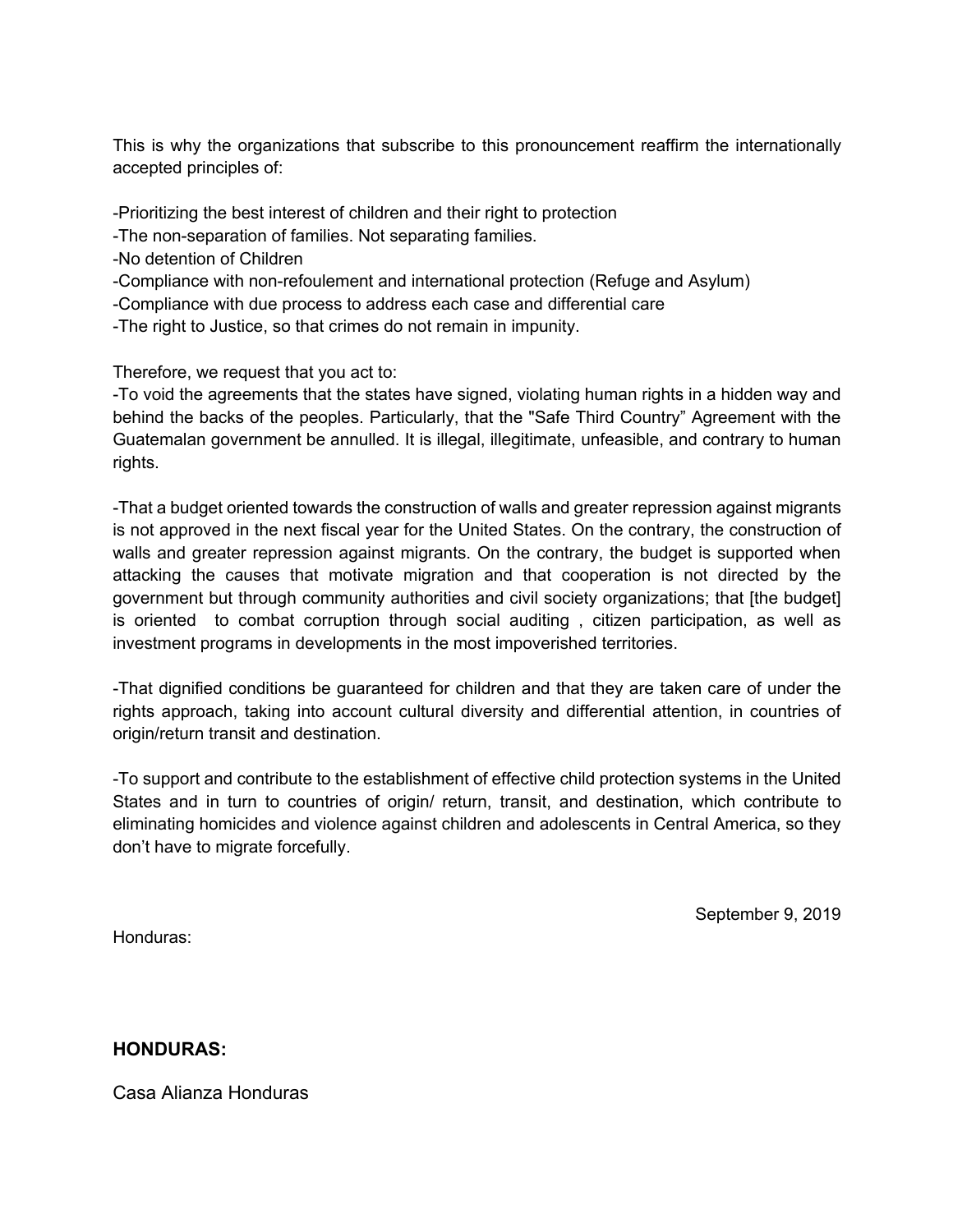Comisión de Acción Social Menonita – CASM – Honduras

### **EL SALVADOR**:

Grupo de Monitoreo Independiente de El Salvador – GMIES –

#### **GUATEMALA**:

Asociación Pop No'j

#### **MEXICO**:

Centro de Derechos Humanos "Fray Matías de Córdova"

Voces Mesoamericanas Acción con Pueblos Migrantes

## **ORGANIZATIONS AND REGIONAL NETWORKS**:

- Mesa de Coordinación transfronteriza Migraciones y Género
- Grupo articulador de la sociedad civil en materia migratoria para Guatemala
- Alianza MX
- Colectivo contra la Trata de Personas México
- Capítulo Mexicano del ObservaLATrata
- Capítulo Chileno del ObservaLATrata
- Grupo de Trabajo Sobre Política Migratoria: Aldeas Infantiles SOS México, I.A.P.; American Friends Services Committee; Asylum Access México (AAMX) A.C.; Casa del Migrante Saltillo (Frontera con Justicia A.C.); Centro de Derechos Humanos Fray Matías de Córdova, A.C.; Coalició Pro Defensa del Migrante de Baja California; Fundación Appleseed México, A.C.; DHIA. Derechos Humanos Integrales en Acción, A.C.; FUNDAR Centro de Análisis e Investigación, A.C.; IMUMI Instituto para las Mujeres en la Migración; Iniciativa Ciudadana para la Promoción de la Cultura del Diálogo, A.C.; INSYDE Instituto para lal Seguridad y la Democracia; M3 Movimiento Migrante Mesoamericano; REDIM Red por los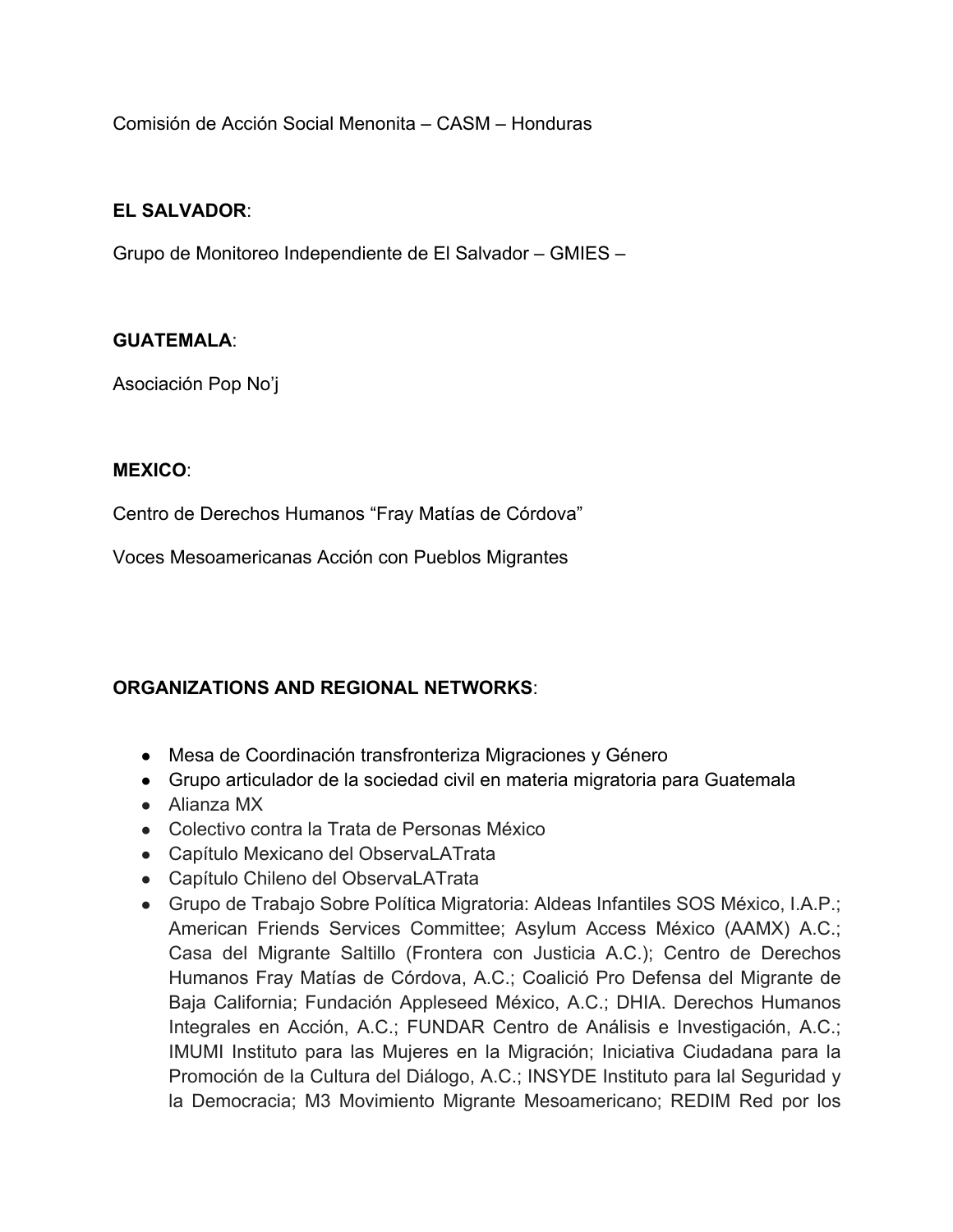Derechos de la Infancia en México; Save The Children México, Sin Fronteras, IAP; Servicio Jesuita a Migrantes México; SMR Scalabrinianas: Misión para Migrantes y Refugiados; Leticia Calderón, Analista en temas migratorios; Brenda Valdés; Elba Coria; Manuel Ángel Castillo, Investigador; IDC International Detention Coalition (Observadoras). Melissa Vértiz Hernández. Secretaría Técnica.

● Coordinadora de Instituciones por los Derechos de la Niñez (COIPRODEN)

# **Guatemala:**

- Centro de Investigación para la prevención de la Violencia en Centroamerica, CIPREVICA-
- Asociación Sagrada Tierra
- Iniciativa Ciudadana para la Promoción de la Cultura del Diálogo, A.C.
- Pastoral de Movilidad Humana
- Asociación Coordinadora de Servicios para la Salud –ACCSS-
- Jóvenes por el Cambio –JXC-
- Mesa Nacional Para las migraciones en Guatemala –MENAMIG-
- Equipo de Estudios Comunitarios y Acción Psicosocial –ECAP-
- Red de Jóvenes Ak Molam
- American Friends Service Committee, Oficina regional para América Latina y el Caribe –AFSC-
- Federación Guatemalteca de Escuelas Rdiofónicas FGER-
- Organización de Mujeres Guatemaltecas MAMA MAQUIN
- Programa de Atención, Movilización e Incidencia por la Niñez y Adolescencia PAMI-
- Red Jesuita con Migrantes de Guatemala, a través del Instituto de investigación y proyección sobre dinámicas Globales y Territoriales (IDGT) de la Universidad Rafael Landívar (URL)
- Centro de Trabajadores Inmigrantes –CTTI-IWC-
- Instituto Centroamericano de Estudios Sociales y Desarrollo -INCEDES-
- Coordinación y Convergencia Nacional Maya Waqib' Kej. (Asociación Grupo Integral de Mujeres Sanjuaneras -AGIMS-, Asociación Ajkemab' Rech K'aslemal, Centro para la Acción Legal en Derechos Humanos -CALDH-, Articulación Nacional de Mujeres Tejiendo Fuerzas para el Buen Vivir, Asociación de Servicios Comunitarios en Salud -ASECSA-, Coordinadora Nacional de Viudas de Guatemala - CONAVIGUA-, Comité de Unidad Campesina -CUC-, Fundación para el Desarrollo y Fortalecimiento de las Organizaciones de Base - FUNDEBASE-, Movimiento de Jóvenes Mayas -MOJOMAYAS-, Asociación Maya Ukux B'e)
- Asociación La Alianza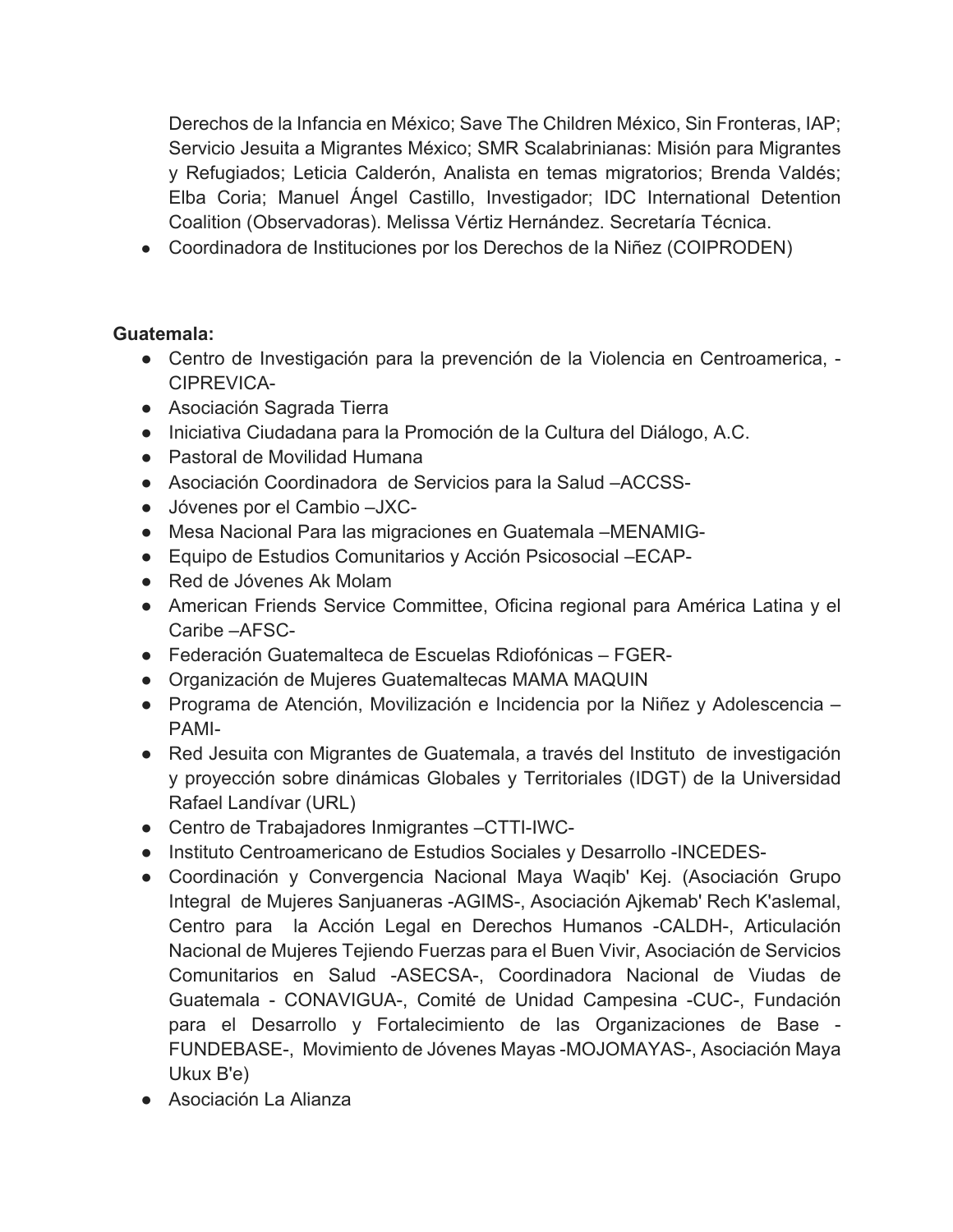- Fundación Myrna Mack
- Centro de Estudios de Guatemala CEG-
- Asociación Lambda
- Fundación Para La Justicia Y el Estado Democrático de Derecho
- Festivales solidarios
- Asociación de Desarrollo para el Fortalecimiento de la Mujer Indígena -ADEFMI-
- Red por la Paz y el Desarrollo de Guatemala

Asociación de Mujeres Emprendedoras de Alta Verapaz –MEAV-

## **México:**

- Centro de Formación para la Sustentabilidad Moxviquil, AC
- Instituto para las Mujeres en la Migración AC
- Iniciativas para el Desarrollo Humano A.C. -IDEHU-
- Instituto para las Mujeres en la Migración –IMUMI-
- Formación y Capacitación AC
- Instituto Méxicano para el desarrollo Comunitario –IMDEC-
- Instituto de Estudios y Divulgación sobre Migración
- Asylum Access
- Sin Fronteras IAP
- Families Belong Together
- Otros Dreams en Acción –ODA-
- Casa de Acogida y Formación para Mujeres y Familias CAFEMIN-
- Centro de Atención a la familia Migrante Indigena A.C. –CAFAMI-
- Vicaría de Justicia y Paz, Diócesis de San Cristóbal de Las Casas
- Fundación Promigrante
- Colectivo de Observación y Monitoreo del Suroeste Mexicano
- Melel Xoiobal A.C.
- Infancia Común A.C.
- Asociación Mexicana de Psicología y Desarrollo Comunitario.
- $\bullet$  DIA A.C.
- Cuerpo Académico Transformación Social. Universidad de Guadalajadra
- Pensamiento Juridico y Sociedad de la UASLP
- Colectivo Mujer y Utopía A.C.
- Centro de Estudios Sociales y Culturales Antonio de Montesinos A.C.
- G 10 Por Jalisco, A. C.
- Programa de Estudios de Género Universidad de Guadalajara
- "Colectiva Abuelas Sabias"
- Red de Mujeres Insurgentes.
- INCIDIR, A. C.